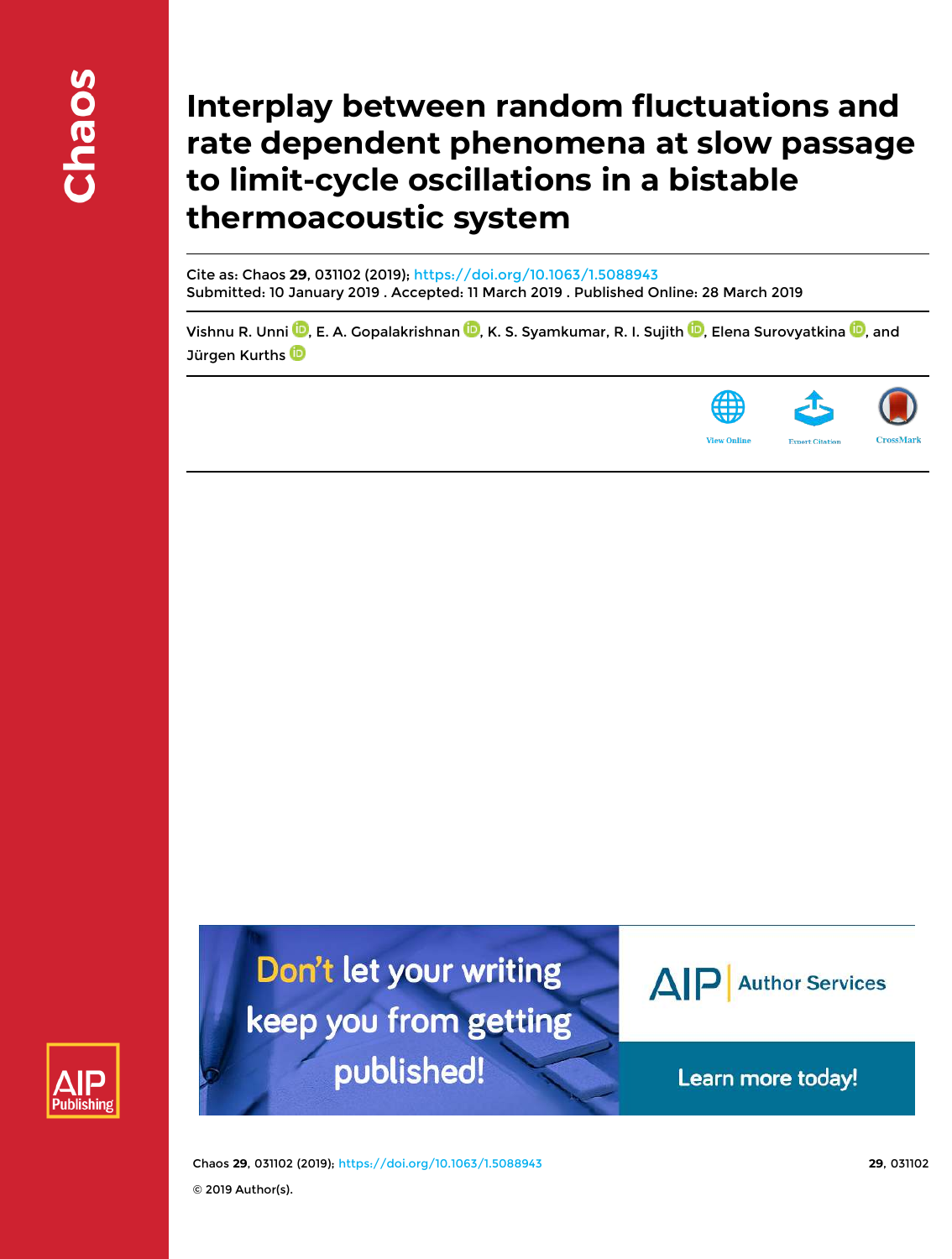## Interplay between random fluctuations and rate dependent phenomena at slow passage to limit-cycle oscillations in a bistable thermoacoustic system

Cite as: Chaos **29**, 031102 (2019); doi: 10.1063/1.5088943 Submitted: 10 January 2019 · Accepted: 11 March 2019 · Published Online: 28 March 2019

Vishnu R. Unni,<sup>1,a)</sup> (@ E. A. Gopalakrishnan,<sup>2</sup> (@ K. S. Syamkumar,<sup>3</sup> R. I. Sujith,<sup>3</sup> (@ Elena Surovyatkina,<sup>4,5,6</sup> (@ and Jürgen Kurths<sup>4</sup>

### AFFILIATIONS

<sup>1</sup> Department of Mechanical and Aerospace Engineering, University of California San Diego, San Diego, California 92093, USA

<sup>2</sup>Center for Computational Engineering and Networking, Amrita School of Engineering, Coimbatore 641112, India

<sup>3</sup>Indian Institute of Technology Madras, Chennai 600036, India

<sup>4</sup>Potsdam Institute for Climate Impact Research, Berlin 14412, Germany

<sup>5</sup>Space Dynamics and Data Analysis Department, Space Research Institute of Russian Academy of Sciences, Moscow 117997, Russian Federation

<sup>6</sup>Kamchatka State Technical University, Petropavlovsk-Kamchatsky 683003, Russian Federation

a)**Electronic mail:** vunni@ucsd.edu

### ABSTRACT

We study the impact of noise on the rate dependent transitions in a noisy bistable oscillator using a thermoacoustic system as an example. As the parameter—the heater power—is increased in a quasi-steady manner, beyond a critical value, the thermoacoustic system undergoes a subcritical Hopf bifurcation and exhibits periodic oscillations. We observe that the transition to this oscillatory state is often delayed when the control parameter is varied as a function of time. However, the presence of inherent noise in the system introduces high variability in the characteristics of this critical transition. As a result, if the value of the system variable—the acoustic pressure—approaches the noise floor before the system crosses the unstable manifold, the effect of rate on the critical transition becomes irrelevant in determining the transition characteristics, and the system undergoes a noise-induced tipping to limit-cycle oscillations. The presence of noise-induced tipping makes it difficult to identify the stability regimes in such systems by using stability maps for the corresponding deterministic system.

*Published under license by AIP Publishing.* https://doi.org/10.1063/1.5088943

**Noise is an inherent part of practical systems. When a system is nonlinear, noise can have nontrivial effects on its dynamics. We study the effect of inherent noise on dynamic bifurcations in a nonlinear system as a parameter of the system is varied in time. We show that noise can have varied effects on the dynamic bifurcation in a system, depending on the initial conditions of the system and the rate at which the parameter of the system is varied. We use a Rijke tube to experimentally demonstrate our findings from the theoretical analysis.**

#### I. INTRODUCTION

Many physical and engineering systems exhibit a sudden qualitative change in their dynamics to an infinitesimal change in any of the system parameters.<sup>1</sup> Often, one finds that these transitions, also known as bifurcations, are detrimental and affect the performance of the system. The analysis of bifurcations in a system of interest is performed, either through experiments or numerical simulations, to characterize the different regimes pertaining to various dynamical states of the system. In bifurcation analysis, the system is generally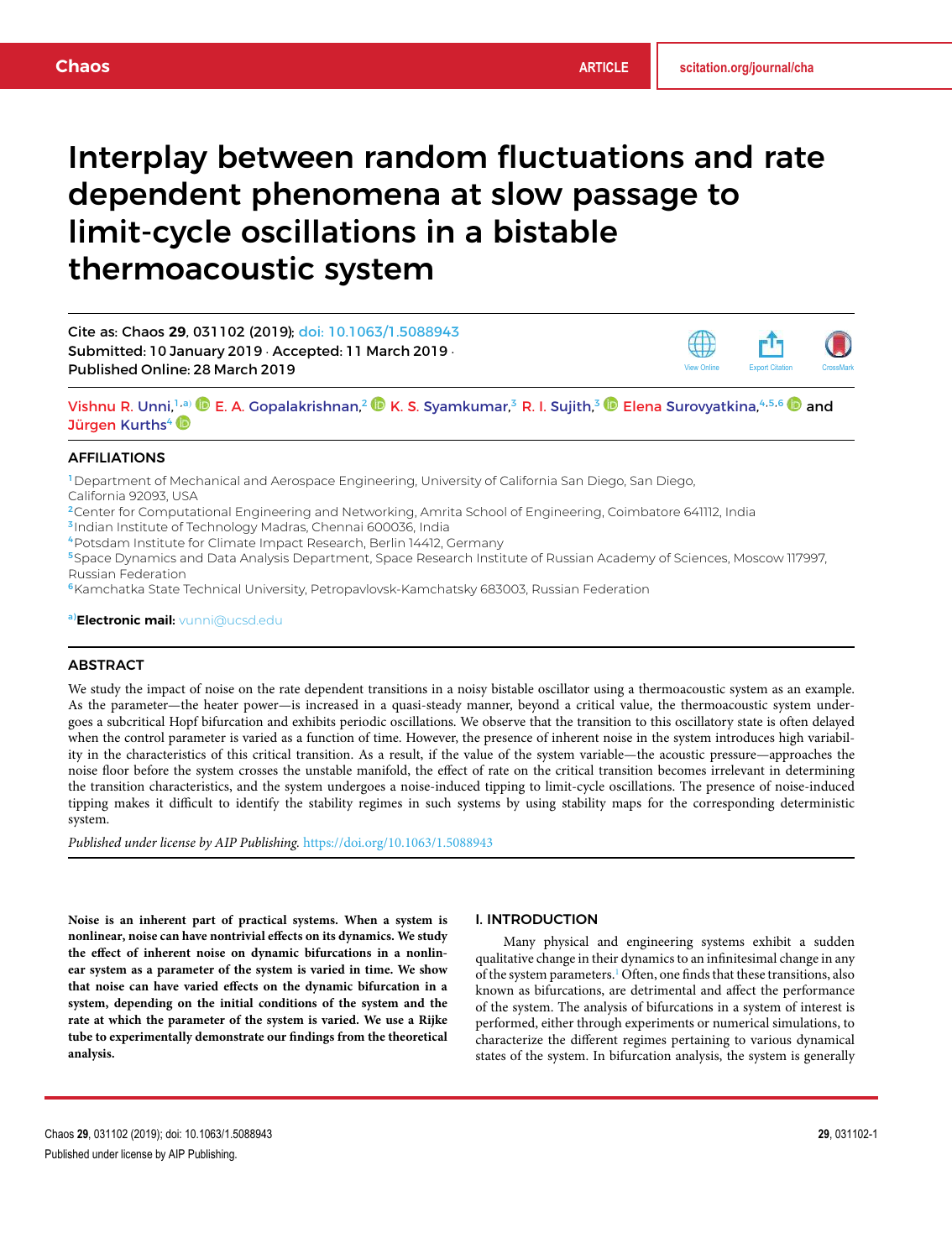considered to be autonomous. In other words, the time dependent nature of the system parameters are often neglected. Such static bifurcation studies are conducted by identifying the asymptotic state of the system for different values of control parameters. Furthermore, different initial conditions are used to explore the possibility of multiple stable states of the system. Many real systems are nonautonomous in nature, $^{2,3}$  and the dynamic transitions in such systems are a function of the rate of change of system's parameters.<sup>4</sup> We can find numerous studies on rate dependent bifurcations using canonical models of standard bifurcations.5,6 Apart from numerical investigations, there is a limited number of studies on rate dependent bifurcations by performing physical experiments.<sup>7-12</sup> One major difference that can be found in rate dependent transitions as compared to quasi-static transitions is the rate-induced delay in the transition. This delay in the transition is attributed to the fact that as a result of the temporal variation of the control parameter, the system continues to hover around the unstable dynamical state for a finite amount of time even after the system loses its stability.<sup>4</sup> In this paper, we explore the effect of inherent fluctuations in a system on the rate-induced delay observed in the dynamic transitions of the system.

The effect of stochastic fluctuations in the dynamic characteristics of non-autonomous systems is of immense practical interest. The rate-induced delay observed in rate-dependent transitions is found to be affected or even destroyed in the presence of fluctuations.<sup>13</sup> Here, fluctuations in a system could be the result of the noise present inside or around the system. Alternatively, it could be the result of the projection of dynamics of the system in its higher dimensions onto the dimension along which the bifurcation is occurring. Furthermore, the delay observed in transitions depends upon the rate of change of the control parameter and the initial condition of the dynamical system.<sup>14</sup> This dependency of delay on fluctuations, rate of change of the control parameter, and the initial conditions makes it difficult to adopt the stability map constructed using a quasistatic analysis to understand the stability margins of a system. In many practical systems, an infinitesimal change in any of the system parameters leads to catastrophic transitions and a perfect understanding of stability regimes is essential for ensuring their proper performance.

One such physical system where an infinitesimal change in the system parameter leads to a catastrophic transition is a combustor system where heat energy is used for producing mechanical or electrical power. Gas turbine engines and rocket engines are examples of combustor systems. In these systems, a heat source such as a flame is located in a confinement. One major impediment observed in the operation of these systems is the sudden onset of large amplitude pressure oscillations which affect the performance of the system and at times even lead to the failure of the system. The main reason for the onset of large amplitude pressure oscillations is a positive coupling between the inherent acoustic fluctuations and the unsteady heat release rate fluctuations. As the above phenomenon is the result of the interaction between the acoustic fluctuations and heat release rate fluctuations, it is known as thermoacoustic instability and the associated system as a thermoacoustic system.<sup>15</sup>

In all industrial thermoacoustic systems, the control parameter is varied as a function of time in order to meet the varying demands of power generation. Hence, it is highly pertinent to investigate the rate dependent transitions in a thermoacoustic system. A

recent study on the effect of rate dependent transitions in thermoacoustic systems was performed by Tony *et al.*<sup>8</sup> They found that a bistable thermoacoustic system will undergo a rate-induced tipping (R-tipping) when the rate of change of the control parameter is above a critical threshold for a specific set of initial conditions. Here, tipping refers to the state point crossing the unstable manifold. Recently, Bonciolini *et al.*<sup>16</sup> conducted an experimental study to analyze the rate dependent transitions in a turbulent combustor. They also performed numerical experiments on a surrogate oscillator model and reported a rate-induced delay in the thermoacoustic system depicting a subcritical Hopf bifurcation in the presence of noise.

However, these studies<sup>8,16</sup> do not consider in detail the effect of initial conditions of the state variable and the control parameter. The systems considered in the aforementioned studies are bistable systems, and it is important to understand the influence of the initial conditions on characteristics of the dynamic bifurcation in such systems. Moreover, as most physical systems work in the presence of fluctuations, it is highly essential to investigate the effect of inherent fluctuations on the dynamics of rate dependent transitions. In this study, we explore the effect of inherent fluctuations and also the effect of initial conditions of the state variable on the rate-dependent transitions in a thermoacoustic system, both by performing physical and numerical experiments.

We consider a thermoacoutic system which exhibits a transition from a non-oscillatory to oscillatory state via a subcritical Hopf bifurcation as we change the system parameters. Here, we use a thermoacoustic system known as a Rijke tube, which behaves as a bistable oscillator under a range of operating conditions.<sup>17</sup> A Rijke tube consists of a duct with a heat source located inside. A flow of air is established inside the duct either through buoyancy driven convection (for a vertical Rijke tube) or forced convection (for a horizontal Rijke tube). For the current study, we use a horizontal Rijke tube. The positive feedback between the inherent acoustic fluctuations of the duct and the unsteady heat release rate of the heat source can cause large amplitude pressure oscillations inside the Rijke tube as a result of thermoacoustic instability.<sup>18-22</sup> However, all these studies considered Rijke tube as an autonomous system, and the effect of temporal variation of control parameter was not taken into account. In this paper, we will explore the non-autonomous behavior of a horizontal Rijke tube.

Section II details the experimental setup, and Sec. III describes the model. Results and discussions are given in Sec. IV, and the conclusions are detailed in Sec. V.

#### II. EXPERIMENTAL SETUP

The Rijke tube used for the present study consists of a horizontal duct of square cross-section with a heat source—an electrically heated wire mesh—located within the duct. When air flows through the duct, an acoustic standing wave is established in the Rijke tube if the heater power is above a critical value. The electrical power used to heat the wire mesh is provided using a DC power supply (TDK-Lambda, GEN 8-400, 0-8 V, 0-400 A). The air flow rate is maintained with the help of a mass flow controller (Alicat Scientific, MCR Series, 100 *SLPM*); uncertainty is  $\pm$ (0.8% of reading + 0.2% of full scale). A piezoelectric sensor (PCB103B02 with a sensitivity of 223.4 mV/kPa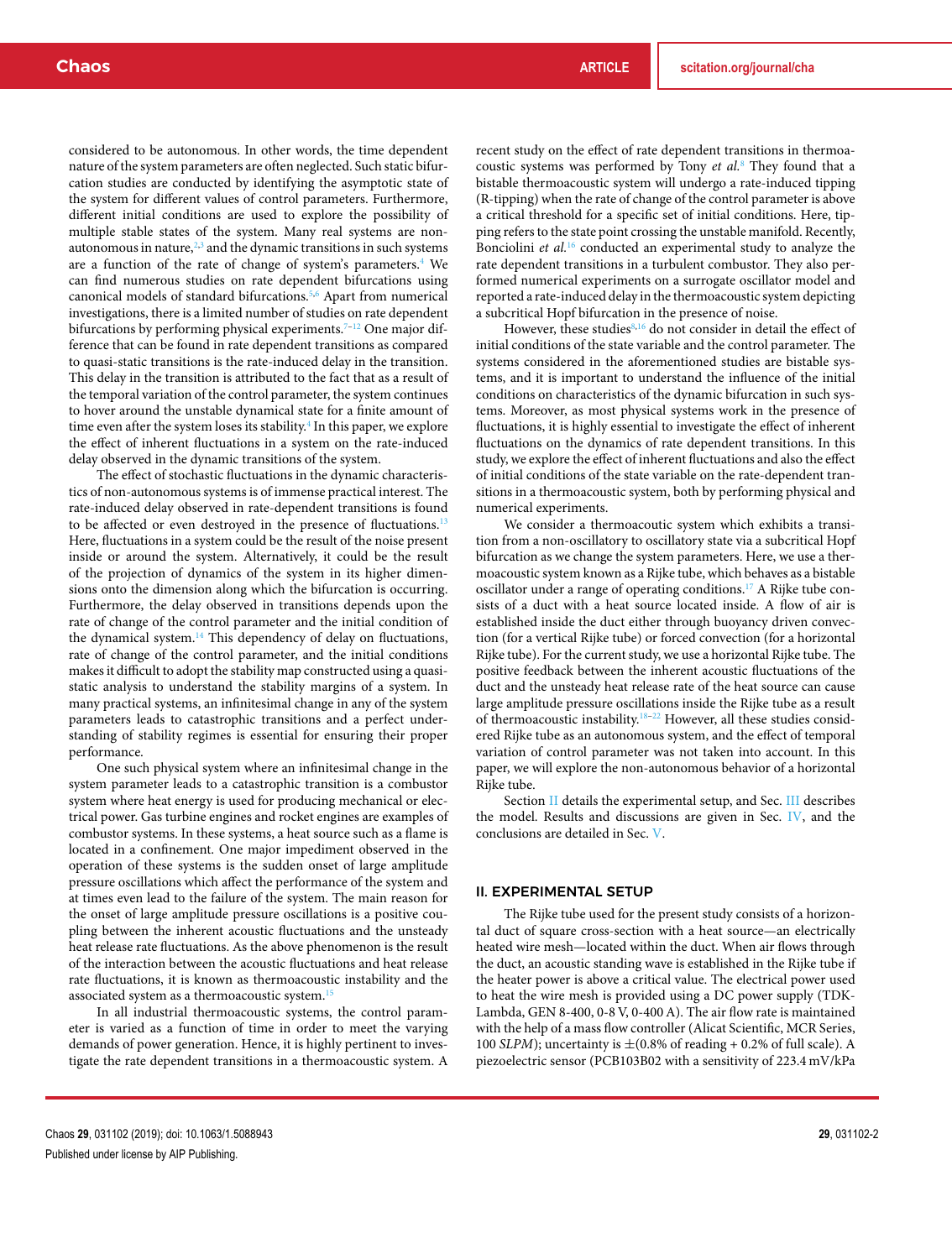

**FIG. 1.** Schematic of the horizontal Rijke tube used for the experimental study. Air flow is introduced into the Rijke tube via a decoupler which ensures that the inlet fluctuations do not affect the dynamics of the Rijke tube. The other end of the Rijke tube is open to the atmosphere. This design ensures that both ends of the Rijke tube remain acoustically open (i.e., the acoustic pressure fluctuation *p* ′ at the boundary is zero).

and an uncertainty of  $\pm$ 0.15 Pa) is used to measure the acoustic pressure within the Rijke tube, and the temperature is measured with the help of a K-type thermocouple (uncertaininty  $\pm 0.1$  K). A detailed schematic of the experimental setup is shown in Fig. 1.

The experiments for quasi-static bifurcation was conducted by varying the parameter (heater power) in a quasi-steady manner. That is, for each small change in the value of the parameter, the system was allowed to evolve for 120 s before recording the asymptotic state of the system corresponding to that parameter.The rate of change between each step of the quasi-static bifurcation study is 50 W/s. However, since the change in heater power in each step is small and is  $\approx 10 \,\mathrm{W}$ , and a 120 s evolution time is provided for the transients to settle, the average rate of change of power is  $\approx 0.1 \,\mathrm{W/s}$ . The dynamic bifurcation (parameter varying at a specific rate) was studied by varying the heater power as a linear function of time.

### III. THE MODEL

We study the dynamic bifurcations in a Rijke tube by analyzing the characteristics of dynamic bifurcation in a basic system of differential equations in polar coordinates [Eqs.  $(1)$  and  $(2)$ ] that exhibit Hopf bifurcation when the control parameter,  $\mu$ , is varied in time. Previously, Subramanian *et al.*<sup>23</sup> and Etikyala and Sujith<sup>17</sup> showed that such a system of equations derived from the Stuart-Landau model can be used to study the dynamics of a Rijke tube close to bifurcation. We have introduced additive noise,  $\eta$ , in the model to mimic the inherent fluctuations present in a Rijke tube:

$$
\dot{x} = \mu x + a x^3 - b x^5 + \eta,\tag{1}
$$

$$
\dot{\theta} = 1. \tag{2}
$$

Here,  $x$  is the variable representing the amplitude of oscillations in the Rijke tube.  $\dot{\theta}$  is the frequency of oscillations, which is assumed to be a constant in this case.  $\mu$  represents the linear decay rate of the amplitude. In the present case,  $a = 1$  and  $b = 0.1$  were selected arbitrarily, and it does not affect the conclusions drawn from the study.  $\eta$  is the noise present in the system, which in this case is Gaussian white noise of zero mean and variance 0.001.

For the analysis, we focus on the effect of noise on the variability in the characteristics of the dynamic bifurcation during a slow passage across the Hopf point. For simplicity, we assume that only the fundamental mode of the Rijke tube gets excited as a result of thermoacoustic instability. This is a good approximation for the present system as we observe that only the fundamental mode is excited in the experiments.

Note that by definition,  $x$  is the amplitude of oscillations and is always greater than or equal to zero. However, the noise  $\eta$  added in the system can cause it to become negative at some time instants. In order to circumvent this issue, first we convert the system of Eqs. (1) and  $(2)$  from cylindrical coordinates  $(x, \theta)$  to Cartesian coordinates (*p*, *q*) using the transformation  $p = x \cos(\theta)$  and  $q = x \sin(\theta)$ . Equations  $(3)$  and  $(4)$  represent the new system of equations:

$$
\dot{p} = p \left[ \mu + a(p^2 + q^2) - b(p^2 + q^2)^2 + \frac{\eta}{\sqrt{p^2 + q^2}} \right] - q, \quad (3)
$$

$$
\dot{q} = q \left[ \mu + a(p^2 + q^2) - b(p^2 + q^2)^2 + \frac{\eta}{\sqrt{p^2 + q^2}} \right] - p. \tag{4}
$$

This stochastic differential equation is then solved using the Euler-Maruyama method. After obtaining the solution in terms of (*p*, *q*), the temporal evolution of *x* is calculated by using the transformation,  $x = \sqrt{p^2 + q^2}$ . This ensures that *x* always remains greater than or equal to zero. Furthermore, note that the terms that contain noise in Eqs. (3) and (4) are singular for  $p = q = 0$ . However, we observe that this is not an issue for numerically solving the differential equations. Due to the presence of noise in the system and the computational noise, the system almost never reaches the state  $p = q = 0$ . Furthermore, we ensure that the initial condition of the system is never  $p =$  $q = 0$ . Throughout this paper, the initial condition in  $\theta$  is always considered to be equal to zero and initial condition in *x* is always greater than zero. The results from the analysis of dynamic bifurcations in the numerical model are discussed in Sec. IV.

### IV. RESULTS

The behavior of a system undergoing a Hopf bifurcation, described by Eqs.  $(1)$  and  $(2)$ , is depicted in Fig. 2. Dashed and continuous black lines represent unstable and stable limit cycle for  $x > 0$ . At  $x = 0$ , they represent unstable and stable fixed points. Collectively, we refer to them as unstable and stable manifolds of the system in the absence of noise. For  $\mu < 0$ , the system has a stable fixed point at  $x = 0$ . For  $\mu > 0$ , the fixed point becomes unstable. In the forward transition, i.e., quasi-steady variation of  $\mu$  from negative to positive value, the appearance of limit cycle oscillations is abrupt. The parameter at which the bifurcation happens,  $\mu = 0$ , is called the Hopf point or critical point. In backward transition, i.e., quasi-steady variation of  $\mu$  from positive to negative value, the system undergoes a fold bifurcation at  $\mu = -2$ . We can see from Fig. 2(a) that the system can either remain in the state of a stable fixed point or in the state of stable limit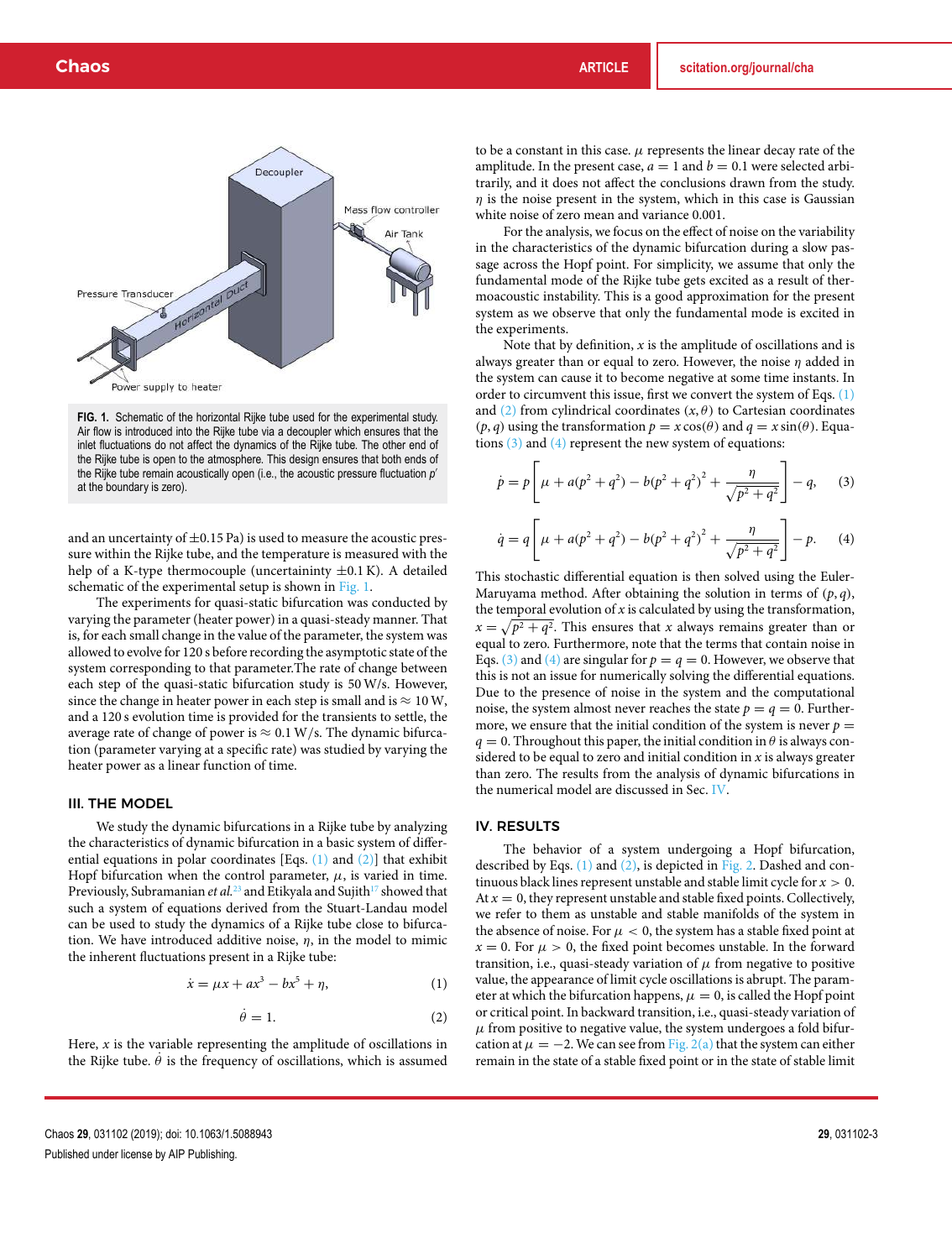cycle oscillations for  $\mu$  ranging from  $-2$  to 0. Thus, there exists a bistable region from  $\mu = -2$  to  $\mu = 0$ .

Until, we examined the static bifurcation for the bi-stable oscillator. However, in almost all real systems, the parameters vary as a function of time which necessitates the study of dynamic bifurcations. In order to perform a dynamic bifurcation analysis, we vary the control parameter  $\mu$  as

$$
\mu = \mu_0 + \dot{\mu}t. \tag{5}
$$

In this study, we consider only linear variation of parameter in time and hence  $\mu$  is constant in time. We perform a dynamic bifurcation analysis by solving Eqs. (1) and (2) where the control parameter  $\mu$ varies as per Eq. (5).

In Fig.  $2(a)$ , we look at a case where the initial value *x*, i.e.,  $x_0$ , is non zero and is equal to 2. This implies that in the phase space corresponding to the system, the initial state point is a finite distance away from the fixed point. The initial value of the parameter,  $\mu_0$ , is chosen to be  $-5$ . As time evolves, the system parameter  $\mu$  is varied at a fixed rate. In Fig.  $2(a)$ , we show the dynamic bifurcation for three different values of  $\mu$  represented by the green, red, and blue trajectories. In all three cases, initially, the system moves towards the fixed point at  $x = 0$  when the control parameter is sufficiently far away from the critical value of the control parameter (i.e.,  $\mu = 0$ ). As we approach the Hopf point, the system crosses the unstable manifold at a parameter which is found to depend upon the value of  $\mu$ . When starting from the same  $\mu_0$ , for higher value of  $\mu$ , the system reaches the unstable manifold in lesser time compared to that for a lower value of  $\mu$ . This implies that for the higher value of  $\mu$ , the stable manifold attracts the system for shorter duration compared to the case where the rate of change of the parameter is low. Hence, for the same initial conditions in the state point, when  $\mu$  is higher, the system crosses the unstable manifold at a higher value of *x* compared to a lower value of  $\mu$ . This further implies that as the system crosses the unstable manifold, it starts to get attracted by the stable limit cycle branch at a lower value of  $\mu$  for a higher value of  $\mu$ .

This rate dependency in the loss of stability of the system causes the dynamic bifurcation to have the particular trend as seen in Fig.  $2(a)$ . The trajectory starts to approach the limit-cycle at lower parameter values for higher values of  $\mu$ . However, it should be noted that the different trajectories intersect as they approach the limit cycle branch. For a different initial condition, there can be a scenario where the trajectories intersect much before they reach the stable limit cycle branch (not shown here). The observations from Fig.  $2(a)$  suggest that the temporal variation of  $\mu$  introduces an R-tipping in the bistable oscillator. For higher rates, the system tips at a lower parameter value. However, in this case, the initial condition of the system is at a finite distance away from the fixed point.

Now, we will consider a case where the initial condition of the system is at/very close to the fixed point  $x = 0$ , and the dynamics of the system is highly affected by the noise in the system. In Fig.  $2(b)$ , we consider the dynamic bifurcation at the same  $\mu$  values as in Fig. 2(a). However, here  $x_0 = 0.0001$ , i.e., very close to the fixed point. In a system without noise, if the initial condition is  $x_0 = 0$ , when  $\mu$  is varied, the system does not exhibit oscillatory behavior for any value of  $\mu$ , since the system continues to remain in the fixed point even though the stability of the fixed point changes for  $\mu > 0$ . However, in a noisy system, even though the initial condition is  $x_0 = 0$ , the system can



**FIG. 2.** The effect of rate during slow passage through the critical point in a system with noise that undergoes a sub-critical Hopf bifurcation: (a) the passage at three different rates, initial condition:  $x_0 = 2$ ,  $\mu_0 = -5$  and (b) the passage at three different rates, initial condition:  $x_0 = 0.0001$ ,  $\mu_0 = -5$ . The rate dependency is lost when the system crosses the unstable manifold very close to stable fixed points.

exhibit limit cycle oscillations for  $\mu > 0$ , since the noise perturbs the system from the unstable fixed point causing it to drift towards the stable limit cycle. In Fig.  $2(b)$ , we can see that the approach to the limit cycle for trajectories of different rates does not follow a specific trend. That is, the order in which trajectories approach the limit cycle does not depend on their respective  $\mu$ .

In order to understand the reason for this, we zoom-in close to the Hopf point and see how the different trajectories cross the unstable manifold. The zoomed-in view is given in the inset of Fig. 2(b). We find that noise determines the manner in which the system crosses the unstable manifold. Thus, unlike in the case described in Fig.  $2(a)$ , the order in which the different trajectories cross the unstable manifold is not dependent on their corresponding  $\mu$  and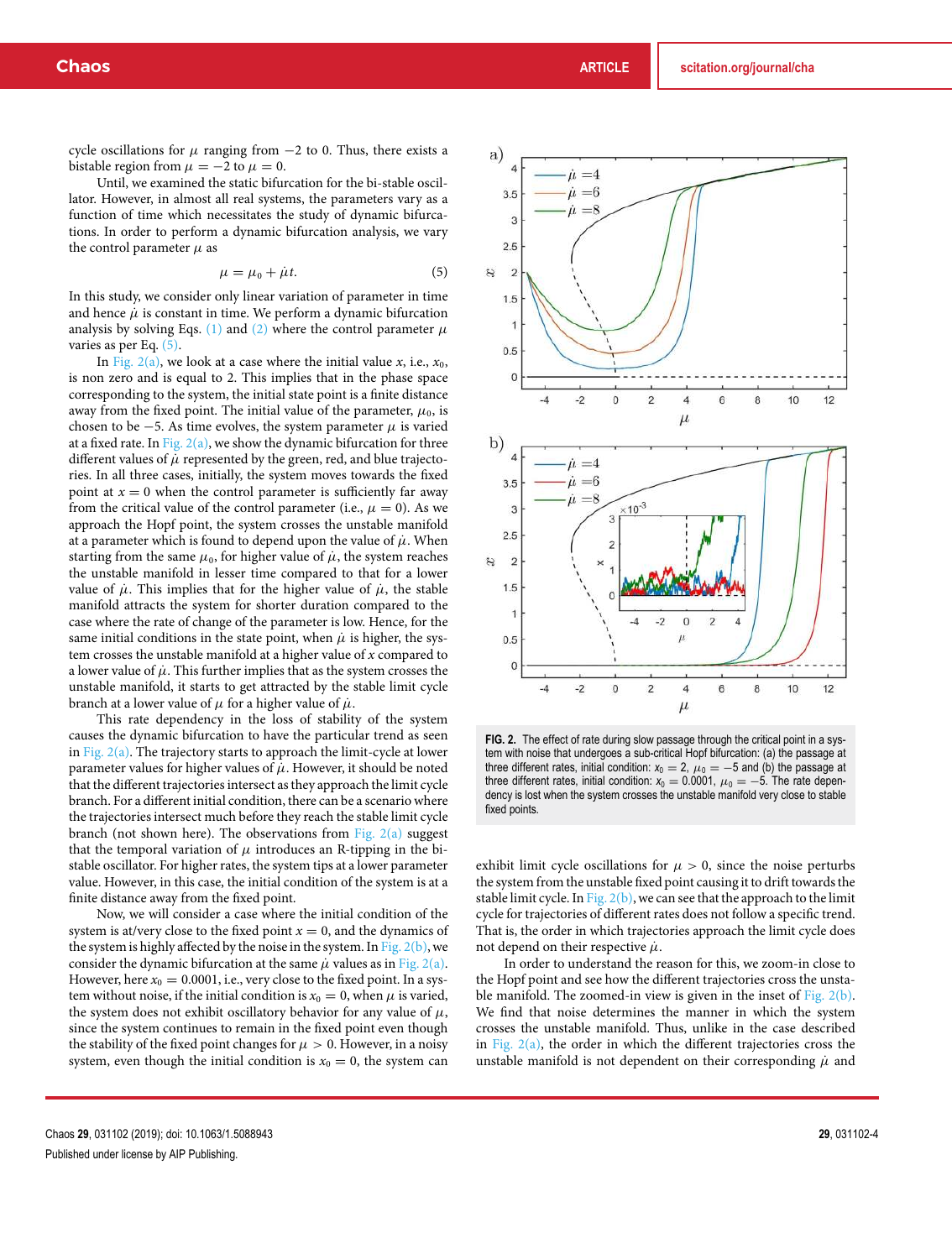is rather dependent on the individual noise realization for the trajectories.

Furthermore, one can note that even if one trajectory crosses the unstable manifold before another, the specific realization of noise can still trap that trajectory close to the unstable fixed point delaying the growth of oscillations in the system. Note that the trajectory corresponding to  $\mu = 6$  (red) crosses the unstable manifold before the trajectory corresponding to  $\mu = 4$  (blue). This can be inferred by observing that the trajectory corresponding to  $\mu = 6$ (red) crosses the unstable manifold at a higher value of *x* compared to that for the trajectory corresponding to  $\mu = 4$  (blue). Among the two trajectories, if the noise was not present, the trajectory that crosses the unstable manifold at a higher value of *x* is the one that will move towards the stable manifold at a lower value  $\mu$ . However, in the presence of noise, this trend is lost. Here, we observe that the trajectory corresponding to  $\mu = 4$  (blue) starts approaching the stable limit cycle oscillations at a lower value of  $\mu$  compared to that of the trajectory corresponding to  $\mu = 6$  (red), even though the red trajectory crosses the unstable manifold at a slightly higher value of *x*.

In order to study the variability of the trajectories due to noise, we explore the transition characteristics for multiple realizations of the dynamic bifurcation (Fig. 3). We consider two conditions:  $\dot{\mu} = 6$ ,  $x_0 = 2$ ,  $\mu_0 = -5$  (gray curves) and  $\mu = 6$ ,  $x_0 = 0.0001$ ,  $\mu_0 = -5$ (blue curves). The difference here is in the initial value of the variable *x*. For each condition, we plotted 100 realizations of transitions in the same graph.We can see that for both cases, due to noise, there is a considerable variability in the trajectories along which each realization approaches the limit cycle oscillations. However, it is very clear that the variability is higher for the case for which  $x_0 = 0.0001$ . This is due to the fact that the influence of noise in determining the transition characteristics is significant when the trajectory passes very close

to the  $x = 0.001$  line, where the fluctuations introduced due to noise are comparable to the value of *x*.

Furthermore, we investigate effects of the rate in the dynamic bifurcation using experiments. We initially perform quasi-static bifurcation analysis to understand the stability regimes associated with the system. The asymptotic value of the acoustic pressure is noted for each value of the heater power (*K*). The bifurcation diagram shown in Fig. 4 (blue dots—forward bifurcation as *K* is increased and pink dots—reverse bifurcation as *K* is reduced) represents the variation of the acoustic pressure with heater power. We clearly observe that the transition points to and from the oscillatory state differ for the forward and backward bifurcation, respectively, which leads to the presence of a bistable zone. The sudden increase in the acoustic pressure amplitude along with the presence of the bistable zone indicates that the transition observed is a subcritical Hopf bifurcation.

Furthermore, we proceed to understand the effect of variation of the control parameter as a function of time on the bifurcation in the system. For this purpose, we conduct an experiment by varying the heater power as a linear function of time with different rates. We observe that there is a delay in the bifurcation (i.e., the system reaches the limit cycle oscillation at a higher value of *K*) when the parameter is varied in time as opposed to quasi-static manner. However, similar to the observation from the numerical simulations, for individual realizations, there is no clear trend observed in this delay vs. the rate of change of the control parameter,  $\hat{K}$  (Fig. 4) as inferred from the overlapping of trajectories of different rates each represented by a different color.

However, interestingly, when we consider an average trajectory corresponding to each condition, the rate dependent behavior is preserved. The average trajectory for a given condition is obtained by ensemble averaging*K* for a given value of *x* across various realizations



**FIG. 3.** The transition characteristics for multiple realizations (100) of dynamic bifurcation at the same rate of change of control parameter. We consider two conditions:  $\mu = 6$ ,  $x_0 = 2$ ,  $\mu_0 = -5$  (gray curves) and  $\mu = 6$ ,  $x_0 = 0.0001$ ,  $\mu_0 = -5$  (blue curves).



**FIG. 4.** The forward (blue dots) and reverse path (magenta dots) of quasi-static bifurcation for the Rijke tube is represented in the figure. The different realizations of dynamic bifurcations when the parameter (*K*, heater power) is varied as a function of time are represented by the continuous thin lines. The bold lines represent the average trajectory for multiple realizations with the same initial condition and the rate of change of parameter. Red line:  $K_0 = 325 W$ ,  $K = 12.5 W/s$ ; black line:  $K_0 = 325$  W,  $K = 5$  W/s; and green line:  $K_0 = 425$  W,  $K = 5$  W/s. The arrows of different colors indicate the initial conditions in  $K$  (i.e.,  $K_0$ ) for trajectories of corresponding color.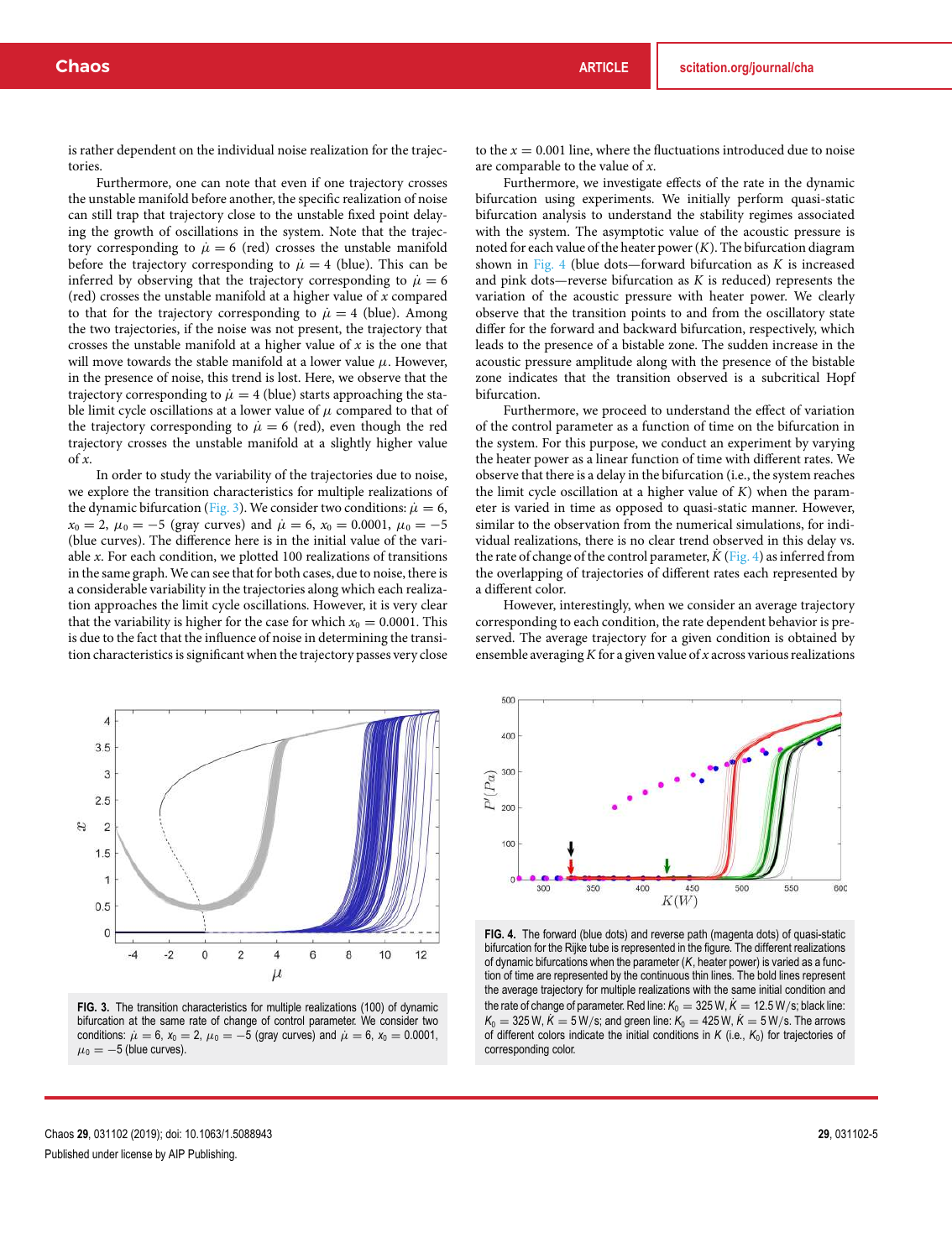for the same conditions. The bold colored lines in Fig. 4 represent average trajectories corresponding to the individual trajectories of corresponding colors. We find that for the same value of  $K_0$ , the average trajectory corresponding to a lower *K*˙ approaches the limit cycle at a lower value of  $K$ . Also, for the same value of  $K$ , the average trajectory corresponding to lower  $K_0$  approaches the limit cycle at a higher value of *K*. We observe from the numerical study that when the system is noisy and the initial amplitude of the oscillation is comparable with the noise in the system, then the critical transition in the system as the result of the dynamic bifurcation is mostly dependent upon the noise in the system but does not show the characteristics of a rate-dependent tipping. Tony *et al.*<sup>8</sup> discovered preconditioned rate tipping in a thermoacoustic system. They argued that there will always be a rate below which the R-tipping will not be present. Our observation shows that this indeed is true in the case of a noisy bistable oscillator, and we further show that below a critical rate, the system undergoes a Noise induced tipping (N-tipping) instead of a R-tipping. N-tipping happens when tipping is controlled by the noise in the system. We also demonstrate that while individual realizations undergo a N-tipping, when we consider an average trajectory, the effect of rate is preserved. We would also like to note that, for every initial condition, the tipping is influenced by the characteristics of the noise  $\eta$  and the rate of change of the control parameter ( $\dot{\mu}$ ). For a given initial condition  $(x_1)$ , for two different values of  $\mu$  such that  $\dot{\mu}_1 > \dot{\mu}_2 > \dot{\mu}_{critical}$ , the relative difference in  $\mu$  at which the trajectories cross the unstable manifold,  $\delta \mu$ , has a probability distribution. The nature of this distribution is depended on the initial condition in *x*,  $\mu$ ,  $\dot{\mu}_1 - \dot{\mu}_2$ ,  $\dot{\mu}_1$ ,  $\dot{\mu}_{critical}$ , and the topology of the unstable manifold. Here,  $\mu_{critical}$  is the critical rate of change of parameter for which the system approaches the noise floor before crossing the unstable manifold. A detailed analysis of the tipping characteristics will be performed in a future study.

Majumdar *et al.*<sup>3</sup> showed that for a transition through a transcritical bifurcation point, the delay of exchange of stability is independent of the rate of change of control parameter and proportional to the initial value of the dynamical variable. In contrast, Bonciolini *et al.*<sup>16</sup> suggested that at a higher rate of the control parameter, there is an increased delay in the onset of thermoacoustic instability through subcritical Hopf bifurcation. While this is true when we consider the average delay in the onset of thermoacoustic instability as shown by Bonciolini *et al.*, <sup>16</sup> we uncover that the inherent fluctuations in a physical system can induce high variability in the transition to the oscillatory state for individual realizations. In such a scenario, we argue that constructing stability diagrams for such systems is difficult, as the noise smears the stability boundaries. Thus, for such systems, there is a need to develop early warning signals to predict transitions for each realization of a critical transition.

### V. CONCLUSION

We have shown that the rate dependency of the onset of oscillations in a bi-stable oscillator undergoing a sub-critical Hopf bifurcation is highly influenced by the initial condition and the noise in the system. If the system crosses the unstable manifold close to the stable fixed point such that the noise level is comparable to the amplitude of the system variable when the system crosses the unstable manifold, the system undergoes an N-tipping and the effect of rate in determining the characteristics of the critical transition is diminished. Using experiments, we show that this indeed is the case in the dynamic bifurcations observed in a horizontal Rijke tube. While on the average, systems exhibit a rate dependency as predicted by the models that do not include the inherent fluctuations in the system, for individual realizations, there is less predictability of the stability margins. Thus, we argue that in practical systems that exhibit such dynamic bifurcations, the variability in dynamic bifurcation as the result of the effect of noise warrants the need for early warning signals that forewarns the impending critical transition.

#### ACKNOWLEDGMENTS

V.R.U., E.A.G., K.S.S., and R.I.S. thank DST, India, and DAAD, Germany, for funding the Indo-German joint project (F. No. DST/INT/FRG/DAAD/P-12/2017). J.K. thanks DAAD (Project No. 57318077), and E.S. acknowledge financial support from the Russian Foundation for Basic Research (RFBR) (No. 16-07-01186).

#### **REFERENCES**

1 S. H. Strogatz, *Nonlinear Dynamics and Chaos: With Applications to Physics, Biology, Chemistry, and Engineering* (CRC Press, 2018).

2 J. R. Tredicce, G. L. Lippi, P. Mandel, B. Charasse, A. Chevalier, and B. Picqué, "Critical slowing down at a bifurcation," Am. J. Phys. **72**, 799–809 (2004).

 $\overline{{}^{\bf 3}{\rm A}}$ . Majumdar, J. Ockendon, P. Howell, and E. Surovyatkina, "Transitions through critical temperatures in nematic liquid crystals," Phys. Rev. E **88**, 022501 (2013). 4 S. M. Baer, T. Erneux, and J. Rinzel, "The slow passage through a Hopf bifurcation:

Delay, memory effects, and resonance," SIAM J. Appl. Math. **49**, 55–71 (1989).

<sup>5</sup>L. Bilinsky and S. Baer, "Slow passage through a Hopf bifurcation in excitable nerve cables: Spatial delays and spatial memory effects," Bull. Math. Biol. **80**, 130–150 (2018).

<sup>6</sup>P. Ashwin, C. Perryman, and S. Wieczorek, "Parameter shifts for nonautonomous systems in low dimension: Bifurcation-and rate-induced tipping," Nonlinearity **30**, 2185 (2017). <sup>7</sup>W. Scharpf, M. Squicciarini, D. Bromley, C. Green, J. Tredicce, and L. Narducci,

"Experimental observation of a delayed bifurcation at the threshold of an argon laser," Opt. Commun. **63**, 344–348 (1987).

8 J. Tony, S. Subarna, K. Syamkumar, G. Sudha, S. Akshay, E. Gopalakrishnan, E. Surovyatkina, and R. Sujith, "Experimental investigation on preconditioned rate induced tipping in a thermoacoustic system," Sci. Rep. **7**, 5414 (2017).

<sup>9</sup>D. Premraj, K. Suresh, T. Banerjee, and K. Thamilmaran, "An experimental study of slow passage through Hopf and pitchfork bifurcations in a parametrically driven nonlinear oscillator," Commun. Nonlinear Sci. Numer. Simul. **37**, 212–221 (2016). <sup>10</sup>A. Pisarchik, "Dynamical tracking of unstable periodic orbits," Phys. Lett. A **242**, 152–162 (1998).

 $^{11}\mathrm{A}$  Pisarchik and R. Corbalán, "Shift of attractor boundaries in a system with a slow harmonic parameter perturbation," Phys. D Nonlinear Phenom. **150**, 14–24 (2001).

<sup>12</sup>A. Pisarchik, R. Jaimes-Reátegui, C. A. Magallón-García, and C. O. Castillo-Morales, "Critical slowing down and noise-induced intermittency in bistable

perception: Bifurcation analysis," Biol. Cybern. **108**, 397–404 (2014).<br><sup>13</sup>N. Berglund and B. Gentz, "Pathwise description of dynamic pitchfork bifurcations with additive noise," Probab. Theory Relat. Fields **122**, 341–388 (2002).

<sup>14</sup>N. Berglund and B. Gentz, "On the noise-induced passage through an unstable periodic orbit II: General case," SIAM J. Math. Anal. **46**, 310–352 (2014). <sup>15</sup>M. P. Juniper and R. Sujith, "Sensitivity and nonlinearity of thermoacoustic

oscillations," Annu. Rev. Fluid Mech. **50**, 661–689 (2018).

<sup>16</sup>G. Bonciolini, D. Ebi, E. Boujo, and N. Noiray, "Experiments and modelling of rate-dependent transition delay in a stochastic subcritical bifurcation," R. Soc. Open Sci. **5**, 172078 (2018).